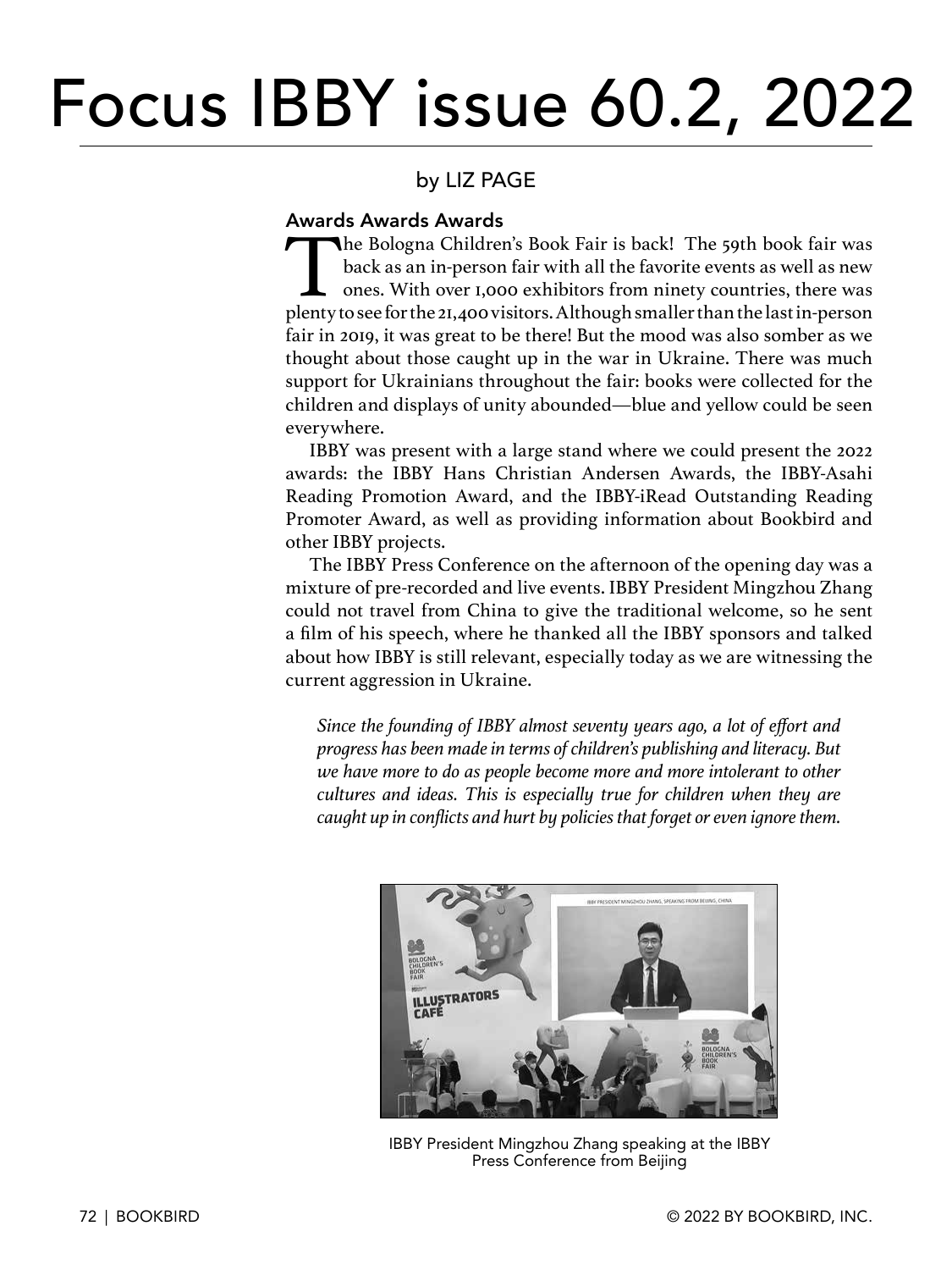Mingzhou also congratulated Elda Nogueira on her IBBY honorary membership. Elda was bestowed with this honor in 2020, but because of the lockdowns and travel restrictions, this was the first possible occasion to congratulate her in person. Toin Duijx was also bestowed in 2020 with honorary membership and received his diploma at a special Friends of IBBY day in the Netherlands in 2021.

The traditional slideshow of IBBY activities is always well received and shows just how much IBBY members around the world are doing to bring children and books together, which is always very impressive. The president of the Bookbird Inc. Board, Valerie Coghlan, also sent a pre-recorded overview of the latest news from *Bookbird.* President of the IBBY Trust, Patsy Aldana, announced a new fundraising appeal to help Ukrainian children who are now refugees in Poland. (fpc.org.pl/)

The 2022 Jury presidents announced the winners of the awards. This year IBBY had five award winners to announce! Sylvia Vardell, the chair of the IBBY Reading Promotion Award Jury, began by announcing:

*The 2022 winner of the IBBY Asahi Reading Promotion Award is the Canadian project Pinnguaqta, a program of Ilitaqsinniq—the Nunavut Literary Council, nominated by IBBY Canada. It is located in the Rankin Inlet, Nunavut, an Inuit hamlet on Hudson Bay that is the second largest settlement in the territory. The Pinnguaqta program is an inclusive and culturally meaningful community-based program focused on early childhood education and family support. It is designed and based on Inuit societal values. They work to support and encourage parents and caregivers in the development of life, literacy, and essential skills in their infant and preschool children in preparation for formalized schooling. The target group of Pinnguaqta is children from birth to six years old, as well as their parents and caregivers.* 

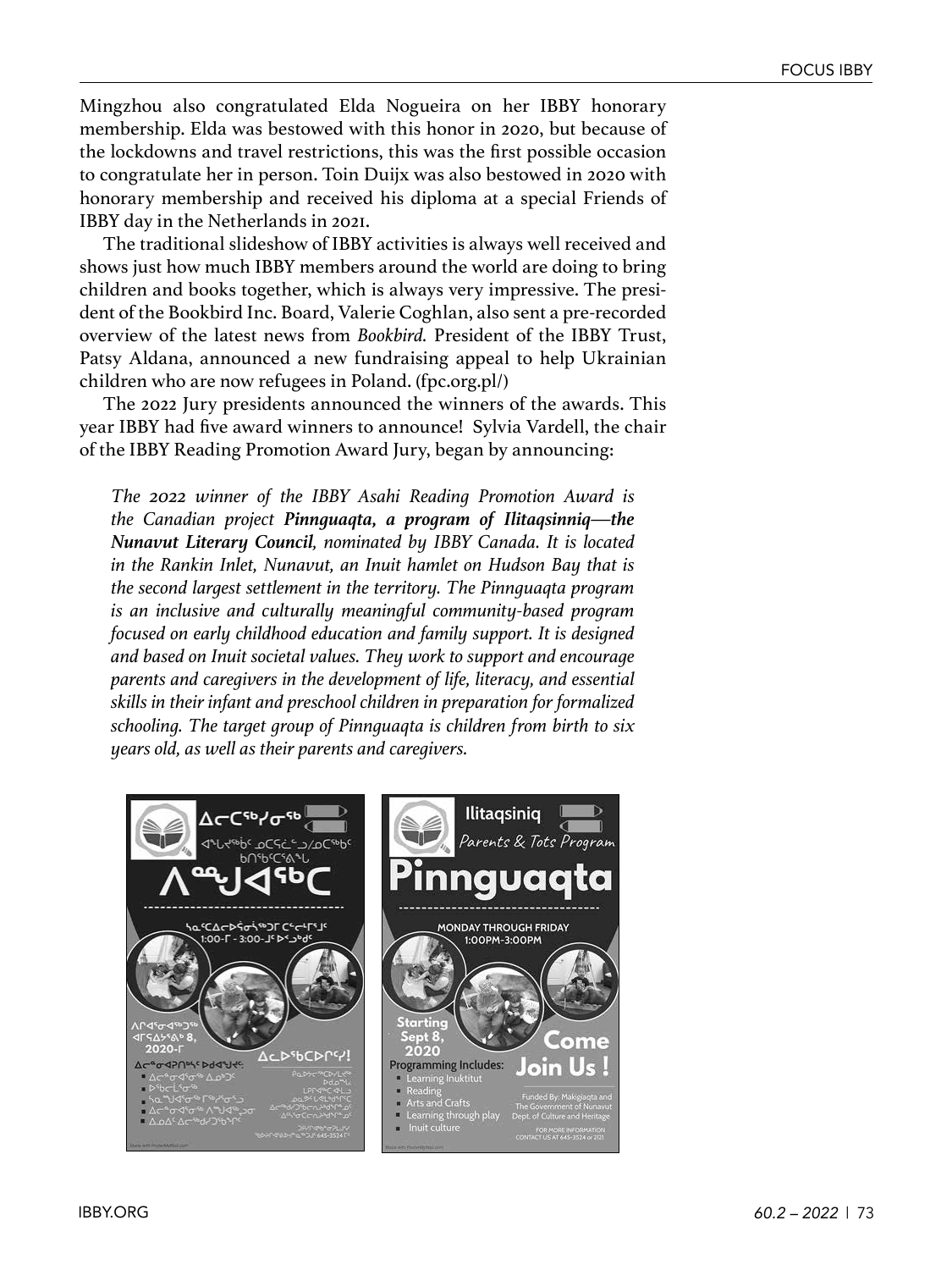Congratulations to Ilitaqsinniq—the Nunavut Literary Council, and to IBBY Canada for their excellent nomination. This project was selected from eighteen nominations made by the IBBY National Sections: *Poesía en la escuela*, Buenos Aires, Argentina; *Fundación Giracuentos*, Santiago de Chile, Chile; *Di Heslige Sløngers Klup*, Middle Jutland, Denmark; *Albus International Children's Literature Festival*, Aarhus, Denmark; *DREAM: Dominican Republic Education and Mentoring*, Dominican Republic; *Fundación Abriendo Camino,* Santo Domingo, Dominican Republic; *Reading Marathon: Ecuador, A Country That Reads,* Quito, Ecuador; *ATD Fourth World's Street Libraries*, France; *Art of Buna*, Ethiopia; *Parag Multi-State Library Project*, Tata Trusts, India; *The Community Library Project (TCLP*), New Delhi, India; *Children Cultural Development Centre (CCDC*), Iran; *De Verhalenweverij,* Flanders, Belgium; *Stichting De Voorlees Express,* Netherlands; *Društvo Bralna značka Slovenije–ZPMS,* Slovenia; *Book Dash,* South Africa; *Dolly Parton's Imagination Library:* The Dollywood Foundation, USA.

The 2022 IBBY-Asahi Reading Promotion Award Jury comprised the following members: Constanza Mekis (Chile), Doris Breitmoser (Germany), Elena Pasoli (Italy), Basarat Kazim (Pakistan), Sophie Hallam (UK), and Sylvia Vardell (USA) as chair.



Every two years IBBY invites National Sections to nominate outstanding individuals who are working to promote the expansion and development of children's reading. The jury then selects two winners from among all the nominations, looking for individuals who have demonstrated a commitment to exploration, innovation, and a sense of responsibility and dedication to cultivating a love of reading in children. All nominations are judged on sustainability, influence, and dedication to the common good, as well as innovation and inspiration. Jury chair, Sylvia Vardell proceeded to announce the two winners of the IBBY-iRead Outstanding Reading Promoter Award:



Zohreh Ghaeni on hearing the news at the press conference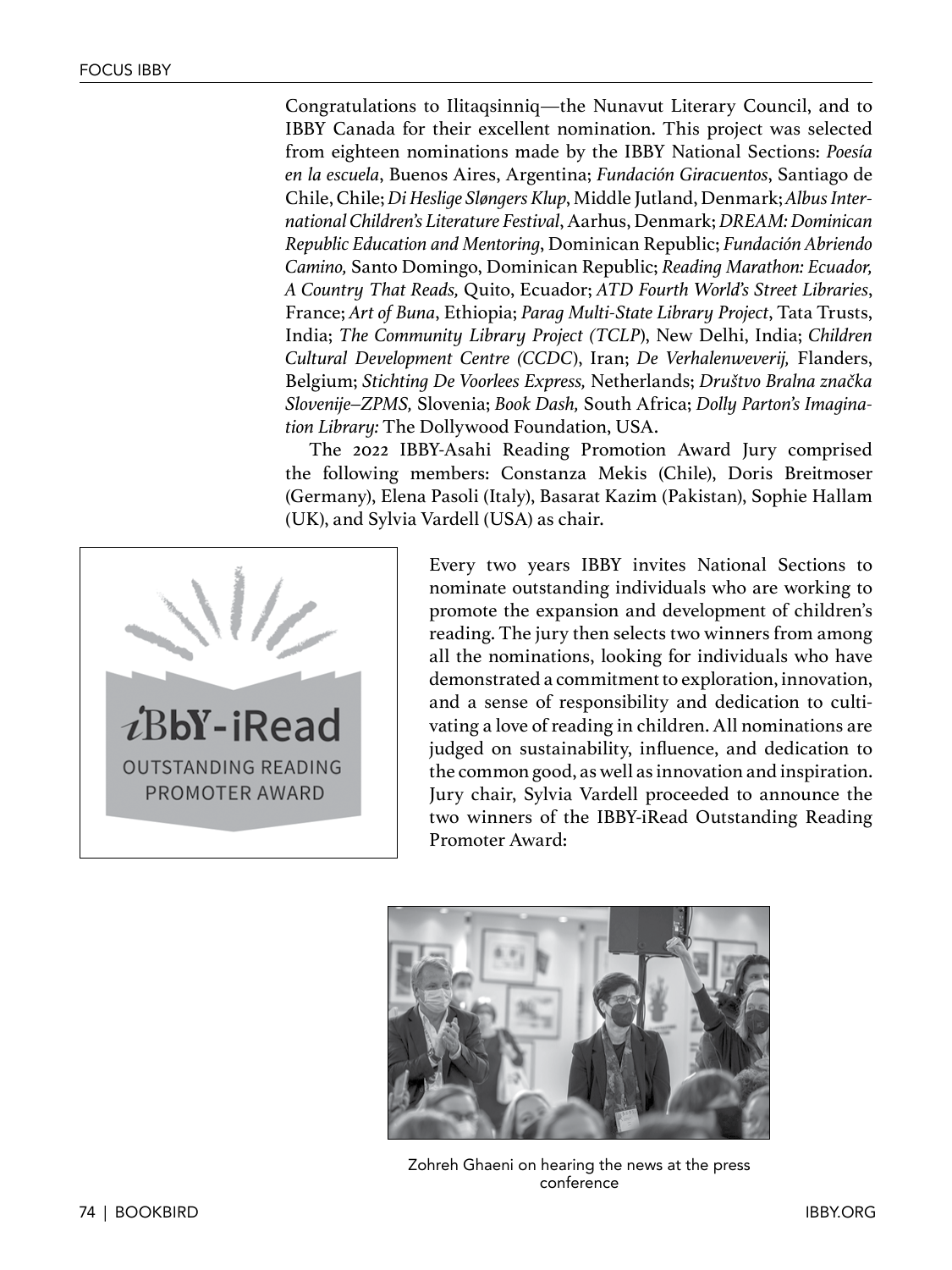*I am very happy to announce our two 2022 winners of the IBBY-iRead Outstanding Reading Promoter Award. Our first winner, who was nominated by two National Sections, IBBY Canada and IBBY Iran, is Zohreh Ghaeni. Our second recipient of the IBBY-iRead Outstanding Reading Promoter Award is Jane Kurtz, nominated by USBBY. Congratulations to both impressive women.*



Jane Kurtz

These worthy winners were selected from fourteen excellent nominees: *Durowaa Amponsah Mensah,* Adenta, nominated by IBBY Ghana; *Ævar Thor Benediktsson,* Reykjavik, nominated by IBBY Iceland; *Kirsten Boie,* Barsbüttel, nominated by IBBY Germany; *Murti Bunanta,* Jakarta, nominated by IBBY Indonesia; *Hugo Waldemar Cubilla,* Buenos Aires, nominated by IBBY Argentina; *Darja Lavrenčič Vrabec,* Ljubljana, nominated by IBBY Slovenia; *Rose-Marie Lindfors,* Skellefteå, nominated by IBBY Sweden; *Mei Zihan*, Shanghai, nominated by IBBY China; *Sathyanarayan Mundayoor,* Arunachal Pradesh, nominated by IBBY India; *Sayyed Nader Musavi,* Tehran, nominated by IBBY Iran; *Michèle Petit,* Paris, nominated by IBBY France; *Slavko Pregl,* Ljubljana, nominated by IBBY Slovenia.

The 2022 IBBY-iRead Outstanding Reading Promoter Award Jury comprised the following members: Constanza Mekis (Chile), Doris Breit-

moser (Germany), Elena Pasoli (Italy), Basarat Kazim (Pakistan), Sophie Hallam (UK), Wen Li (China), and Sylvia Vardell (USA) as chair.

The final announcements were made by Junko Yokota, president of the 2022 IBBY Hans Christian Andersen Award Jury. She began her announcement by saying:

*I am honored to have served with the following members of the jury: Antoine Al Chartouni (Lebanon), Marilar Aleixandre (Spain), Evelyn Arizpe (Mexico/UK), Mariella Bertelli (Canada), Tina Bilban (Slovenia), Viviane Ezratty (France), Jiwone Lee (South Korea), Robin Morrow (Australia), Jaana Pesonen (Finland), and Cecilia Repetti (Argentina). Liz Page acted as Jury secretary. The jury* 



IBBY.ORG *60.2 – 2022* | 75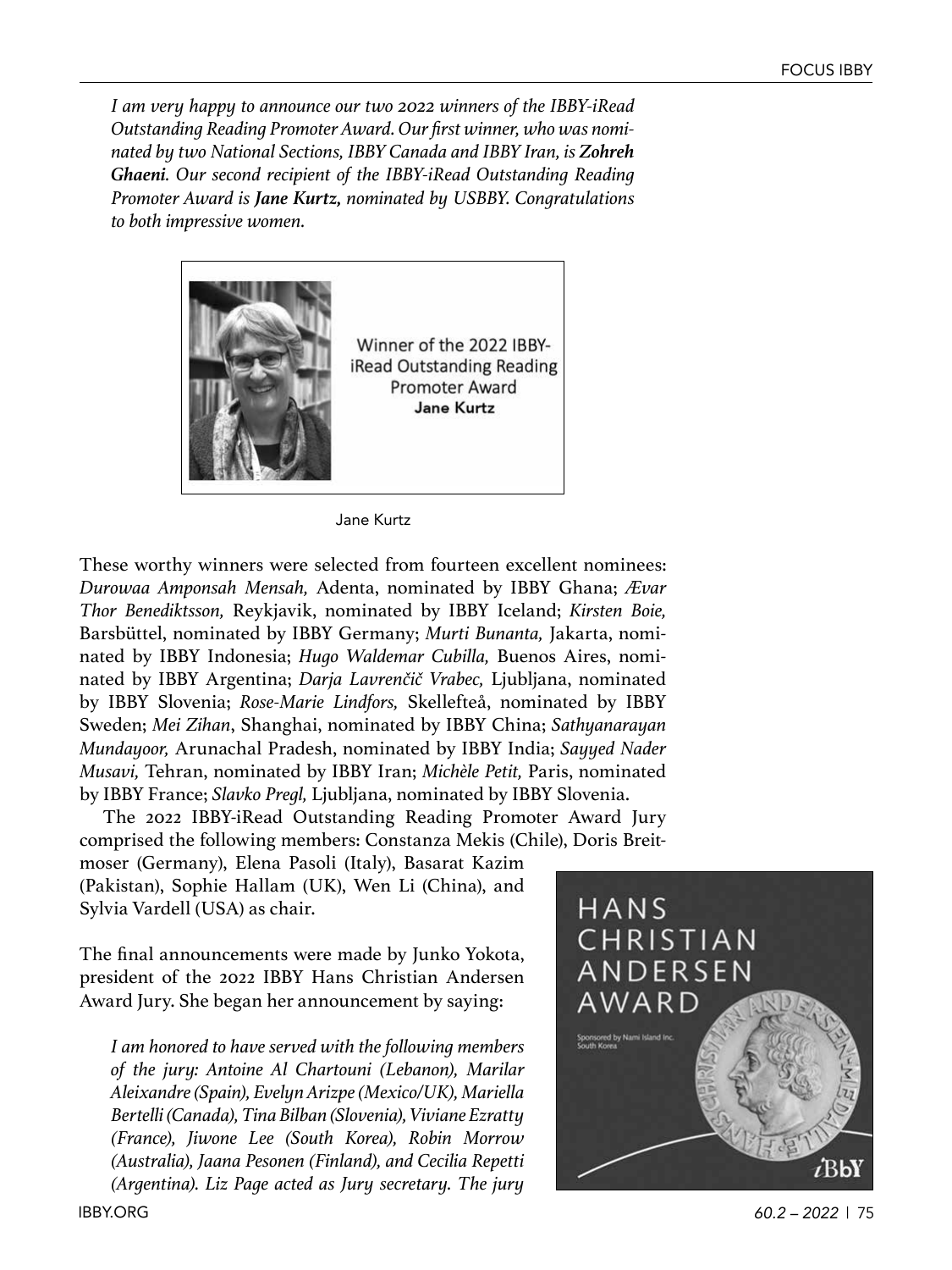*accepted the responsibility of the trust placed in us for making difficult decision among such highly qualified candidates. Due to the pandemic, we met online over several days, with some jury members staying up past midnight and others starting as early as 4 a.m. Our yearlong online blog discussions and the extraordinary preparation of the jury facilitated this process in the best way possible. The criteria used to assess the nominations included the aesthetic and literary quality as well as the freshness and innovation of each nominee's work; the ability to see the child's point of view and to stretch their curiosity; and the continuing relevance of the works to children and young people. The award is based on the entire body of work.*

## IBBY 2022 Hans Christian Andersen Award Winners



Marie-Aude Murail (France) and Suzy Lee (Republic of Korea)

From sixty-two candidates from thirty-three countries, the shortlist of six authors and six illustrators was announced in February of this year. From these two shortlists the winners of the 2022 award were selected. The 2022 winner of the author category is **Marie-Aude Murail**, submitted by the French national section of IBBY. And the 2022 winner of the illustrator category is **Suzy Lee**, submitted by the Republic of Korea section of IBBY.

This exciting news closed the 2022 IBBY Press Conference at the 59th Bologna Children's Book Fair, and although we could not have our regular stand reception because of the Covid regulations, we shared the news far and wide. The press conference was live-streamed and the recording is available on the IBBY YouTube channel.

All the IBBY 2022 award winners will be celebrated at the IBBY World Congress that will be held in Putrajaya, Malaysia, from September 5 to 8, 2022. We are very grateful to our award sponsors: the Asahi Shimbun for the IBBY-Asahi Reading Promotion Award; the Shenzhen iRead Foundation for the IBBY-iRead Outstanding Reading Promoter Award; and to Nami Island Inc. for the IBBY Hans Christian Andersen Award. For more information about the awards, nominees, and winners, please visit the IBBY website: www.ibby.org.